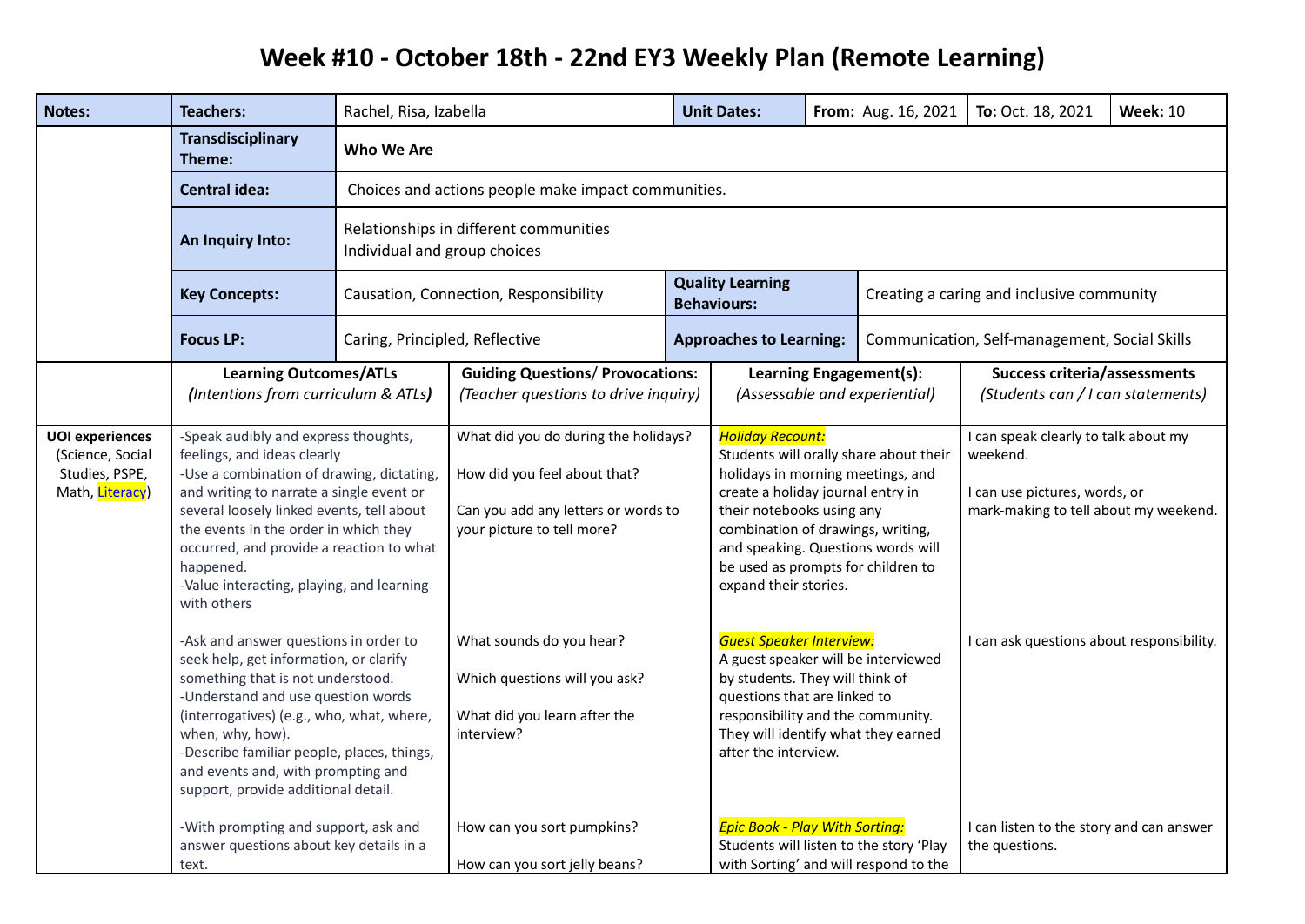|                                                                                                             | -Connect pictures and words<br>-Observe visual images and begin to<br>appreciate, and be able to express, that<br>they have been created to achieve<br>particular purposes.                                                                                                        | How can you sort nuts?                                                                                | story. They will answer questions<br>linked to the story.                                                                                                                                      |                                                                                                                     |
|-------------------------------------------------------------------------------------------------------------|------------------------------------------------------------------------------------------------------------------------------------------------------------------------------------------------------------------------------------------------------------------------------------|-------------------------------------------------------------------------------------------------------|------------------------------------------------------------------------------------------------------------------------------------------------------------------------------------------------|---------------------------------------------------------------------------------------------------------------------|
| UOI<br>experiences<br>(Science, Social<br>Studies, PSPE,<br>Math, Literacy)                                 | -Speak audibly and express thoughts,<br>feelings, and ideas clearly<br>-Celebrate the accomplishments of the<br>group<br>-Reflect on the process of achievement<br>and value the achievement of others                                                                             | What piece of work are you most<br>proud of this week?<br>How did you make that?                      | <b>Sharing Favourite Learning:</b><br>Students will be invited to share a<br>piece of work created this week that<br>they are proud of.                                                        | I can share my work with the group.<br>I can give positive comments to my<br>classmates.                            |
|                                                                                                             | -Are aware of their emotions and begin<br>to regulate their emotional responses<br>and behaviour.<br>-Visual texts can immediately gain our<br>attention.<br>-Identify their feelings and emotions and<br>explain possible causes                                                  | What problem does the character<br>have?<br>How can they use Kelso's Choices to<br>solve the problem? | <b>Solving Problems using Kelso's</b><br><b>Choices:</b><br>Students will listen to a story about<br>small problems and say how they<br>could solve them with Kelso's<br>Choices.              | I can identify the problem and think<br>about how to solve it.                                                      |
| <b>UOI</b> experiences<br>(Science, Social<br>Studies, PSPE,<br>Math, Literacy)                             | - Represent information through<br>pictographs and tally marks<br>-Create pictographs and tally marks-<br>-Understand that sets can be organized<br>by different attributes                                                                                                        | What do you want to be when you<br>grow up?<br>What is your favourite colour?                         | Pictographs:<br>Students will be asked questions<br>about what they want to be when<br>they grow up and their favourite<br>colour or food etc. Using the data a<br>pictograph will be created. | I can make a choice when asked a<br>question.<br>I can create a pictograph.                                         |
| <b>Stand-Alone</b><br><b>Math</b><br>(Repeated<br>Weekly as part<br>of morning<br>meetings and<br>routines) | -Speak audibly and express thoughts,<br>feelings, and ideas clearly<br>-Use cardinal and ordinal numbers in<br>real-life situations<br>-Understand that calendars can be used<br>to determine the date, and to identify<br>and sequence days of the week and<br>months of the year | How many days are in a week?<br>What is the day, month, year?<br>What number comes next?              | <b>Morning Meeting - Calendar:</b><br>Students will engage with calendar<br>activities during morning meetings<br>on Zoom, discussing the days of the<br>week, months, and numbers.            | I can identify and sequence the days of<br>the week.<br>I can talk about numbers as they relate<br>to the calendar. |